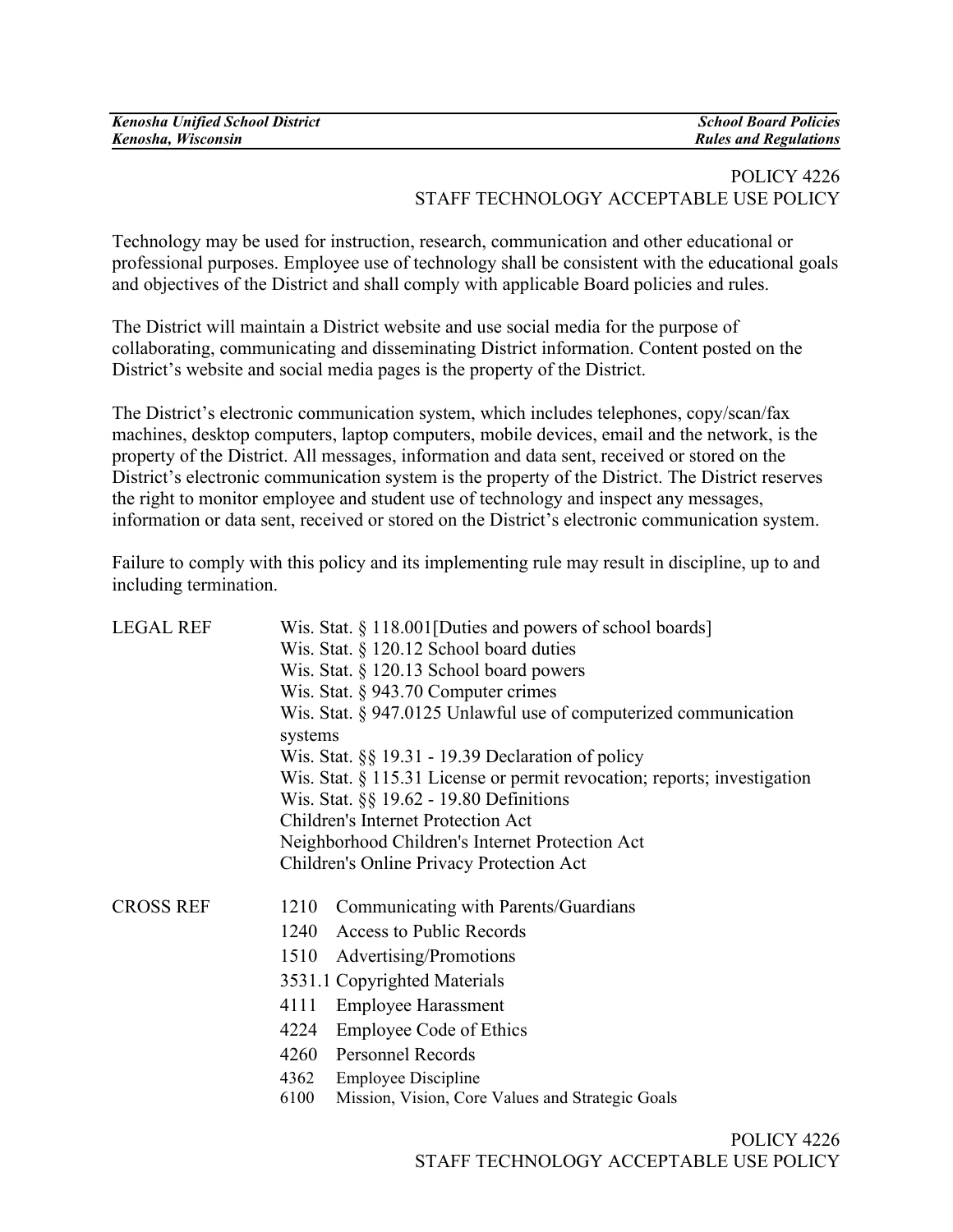## PAGE 2

| 6470 Student Records                          |
|-----------------------------------------------|
| 6633 Student Technology Acceptable Use Policy |
| Employee Handbook                             |

AFFIRMED July 20, 2010

REVISED March 22, 2016 September 24, 2019 October 27, 2020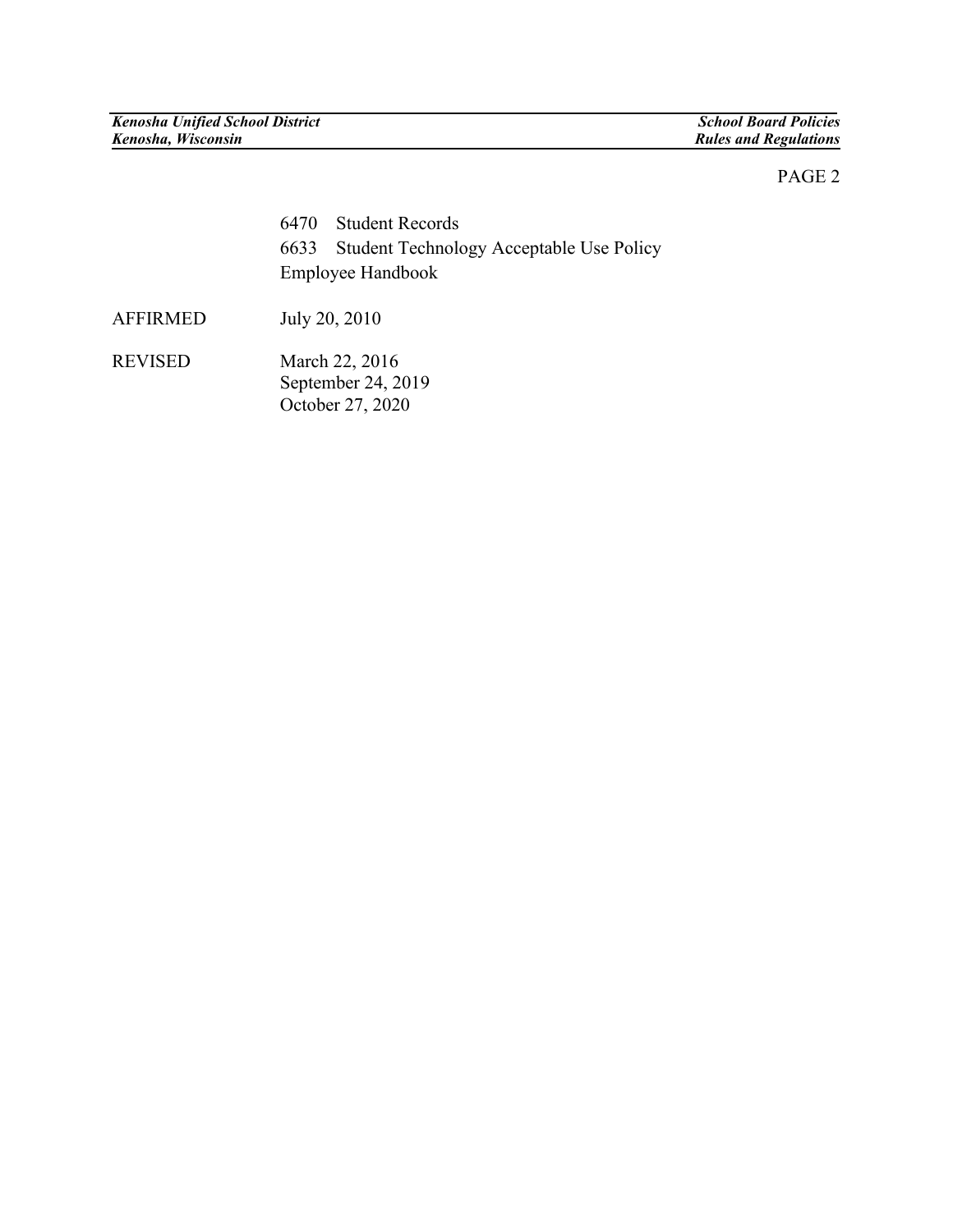| <b>Kenosha Unified School District</b> | <b>School Board Policies</b> |
|----------------------------------------|------------------------------|
| Kenosha, Wisconsin                     | <b>Rules and Regulations</b> |

# RULE 4226 GUIDELINES FOR STAFF TECHNOLOGY ACCEPTABLE USE

For the purposes of this document, an electronic communications system is defined as the District's technology offerings, including but not limited to telephones, mobile phones, fax/scan/copy machines, Internet, Wi-Fi, the network computing devices and other technology tools available to staff.

- 1. Responsibility: Employees are responsible for the proper use of any District electronic communication accounts that are issued under their name or that the employee is charged with managing. Employees are responsible for ensuring proper use of technology by students under their supervision. Responsible use of the Internet includes such items as abiding by copyright laws and terms and condition policies. Understanding unethical and unlawful activities include unauthorized access to any data or communications equipment, "hacking", or unauthorized disclosure, use, or dissemination of anyone's personal information. The administration shall take steps to ensure that instruction or training activities and reasonable structural and systemic supports are in place to facilitate and enforce individual user's compliance with the District's policies, rules, and procedures that govern the acceptable, safe, and responsible use of the District's technology-related resources. All staff are to relinquish any and all KUSD owned devices upon separation from KUSD employment. Any shared media (i.e. Google files) that are the product of employment should have ownership and rights transferred to an assigned KUSD staff member prior to separation.
- 2. Passwords and security: All KUSD staff are expected to protect and update their electronic access and credentials. All users that have access to District technology resources must comply with the following rules for maintaining and securing District property and resources.
	- KUSD utilizes an email security campaign for educating staff with periodic phishing simulations and training resources. Staff that demonstrate a repeated concern from these tests will receive additional support and education.
	- Employees are prohibited from sharing their password for any electronic communication accounts that are issued under their name. Employees may, however, share their password with a member of the IT staff if necessary. In that case, the employee shall change his or her password immediately after the IT staff member has completed all support.
	- Employees must maintain a password for accounts and change passwords periodically as directed by the District.
	- Any computer or similar device should be secured whenever it is not in use by invoking the password on the computer and/or logging off the device. Leaving a computer open or logged in while away enables others to potentially access e-mail and other sensitive files; and All District technology should be physically secured according to standards set by building administrators or their designees when not in use.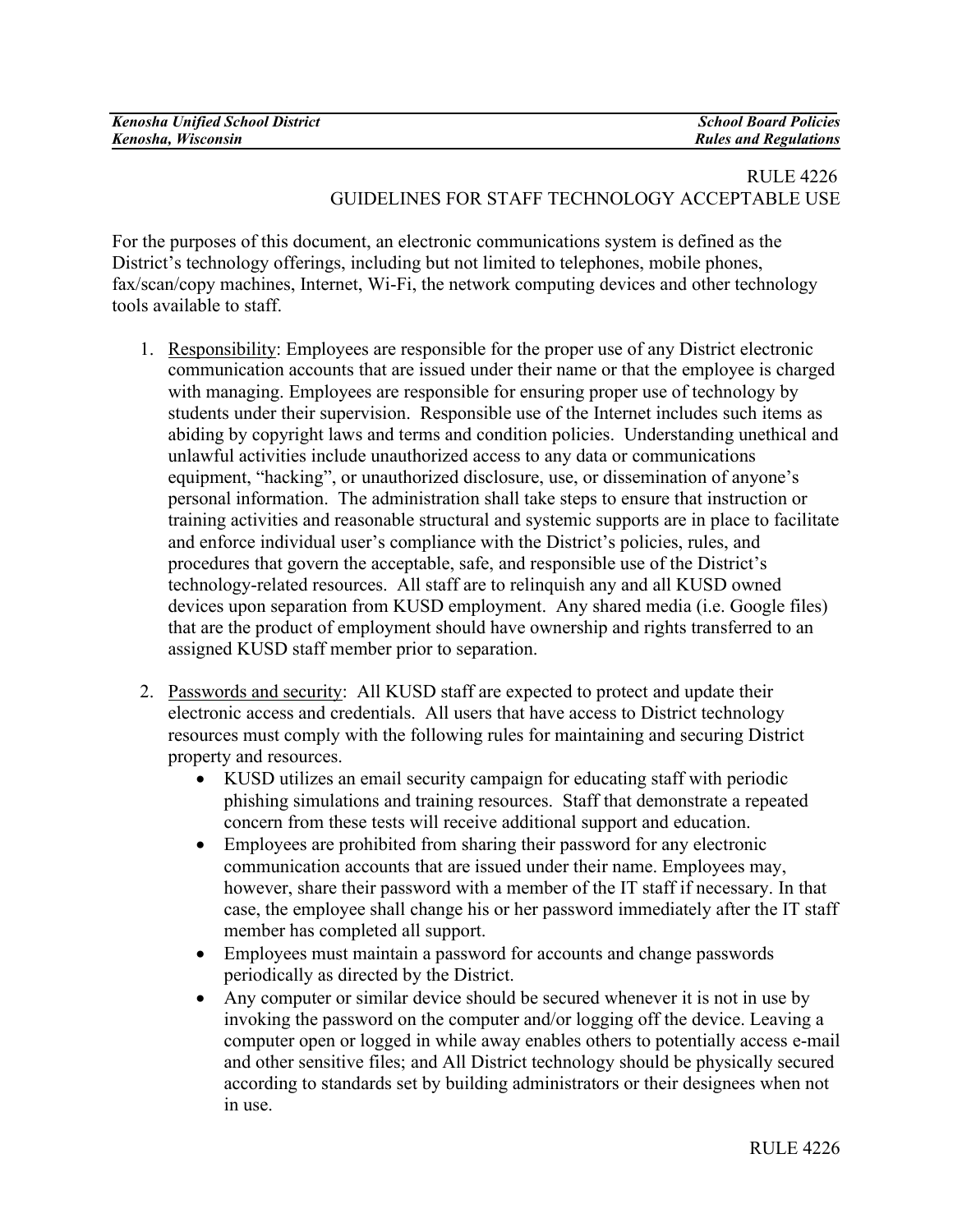| <b>Kenosha Unified School District</b> | <b>School Board Policies</b> |
|----------------------------------------|------------------------------|
| Kenosha, Wisconsin                     | <b>Rules and Regulations</b> |

### GUIDELINES FOR STAFF TECHNOLOGY ACCEPTABLE USE PAGE 2

- Employees are prohibited from accessing another user's account without permission. If an employee identifies a security problem associated with the network or his or her user account, the employee shall notify IT staff.
- 3. Privacy: All KUSD user accounts are owned by KUSD and therefore are not private. Passwords are for the purpose of preventing unauthorized access to the District's electronic communication system only; employees have no expectation of privacy when using the District's electronic communication system, even for personal use. The electronic communication system is the property of the District, and the District reserves the right to monitor and inspect any messages, information and data sent, received or stored on the District's electronic communication system. Documents or messages created, sent, received or stored on the District's electronic information system may be considered a public record and subject to disclosure under the Public Records Law. The administration may access any message for reasons including, but not limited to:
	- finding lost messages;
	- assisting employees in their performance of job duties;
	- studying the effectiveness of the communication system;
	- complying with investigations into suspected criminal acts or violation of Board policies or work rules;
	- recovering from systems failures and other emergencies;
	- complying with discovery proceedings or to be used as evidence in legal actions; and/or may otherwise be required or permitted by state or federal law
- 4. Prohibited use of the District's electronic communication system: Employees' use of the District's Electronic Communication System must reflect the District's standards for professionalism. The district's computer network and Internet system do not serve as a public access service or a public forum. Employees shall not use the District's electronic communication system for:
	- Accessing, sending, viewing or storing messages, images, websites or other materials which are sexually explicit, obscene, pornographic, or harmful to minors;
	- Soliciting for personal commercial activities or non-District related organizations or activities, unless approved by the District pursuant to the procedures in Board Policy 1500;
	- Accessing or disclosing confidential information without authorization. Any access to or disclosure of confidential student information must comply with the Family Educational Rights and Privacy Act, Section 118.125 of the Wisconsin statutes and the District's student records policy; or
	- Any other purpose which would violate law or Board policy (including harassment policies).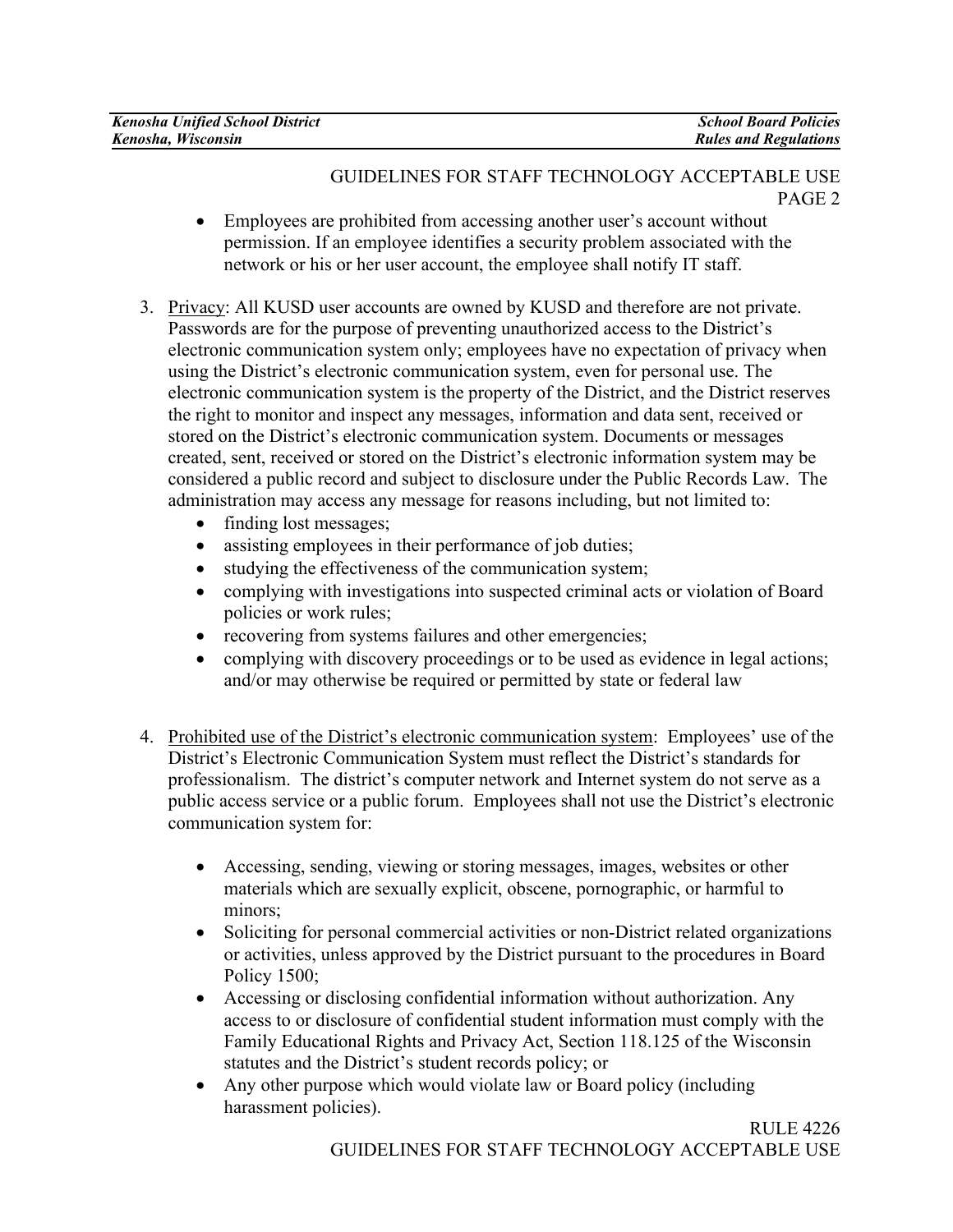| <b>Kenosha Unified School District</b> | <b>School Board Policies</b> |
|----------------------------------------|------------------------------|
| Kenosha, Wisconsin                     | <b>Rules and Regulations</b> |

### PAGE 3

5. Use of District technology equipment off District premises: Employees may use Districtowned technology equipment off District premises with appropriate administrator approval. Technology equipment may not be removed from a District building if its removal in any way causes disruption to the learning environment or decreases access to technology for District staff. Any technology assigned to staff for both on and off premises must be reflected in the KUSD Asset Manager system. A virtual private network (VPN) solution allows staff to work on their district assigned device outside of the KUSD network. This scenario ensures proper security and access to internal resources for job responsibilities. Staff that utilize a VPN will be filtered and protected as if they were physically operating behind the KUSD firewall.

Employees who use District equipment off District premises will accept full and unconditional responsibility for any equipment damage or loss and will reimburse the District within a reasonable time for the applicable repair/replacement cost. Further, the responsible party agrees to hold the District harmless for damages caused to any individual or others by the use of this equipment.

- 6. Personal use of the District's electronic communication system: Incidental and occasional personal use of the District's electronic communication system is permitted, but such use is subject to this policy. Personal use of technology must be limited to break time and time outside the work day. Personal use must not interfere with student instruction, the performance of an employee's job duties or District business. Employees shall not use their District email address for personal commercial purposes. The District is not responsible for the safety or security of personal technology devices or the software on them that employees choose to bring into the District. The District does not provide technology support for personal devices.
- 7. Personal/off-duty use of social media and personal Web pages: Even if an employee is off-duty and not using the District's electronic communication system, an employee's personal use of technology or social media may be subject to this policy and regulated by the District if: the employee chooses to identify himself/herself as a District employee; the use affects the employee's job performance or the performance of other District employees or the use involves or relates to the District, District students/families or District employees. Unless authorized to do so by the superintendent or his/her designee, employees shall not: represent themselves as a spokesperson for the District or create or post content to a personal/non-authorized website that purports to be an official/authorized website of the District. Employees shall not use their District email address to register for a personal social media account and shall not post photos of students or other personally identifiable confidential student information on personal pages and/or sites without the written consent of the adult student or the minor student's parent/guardian.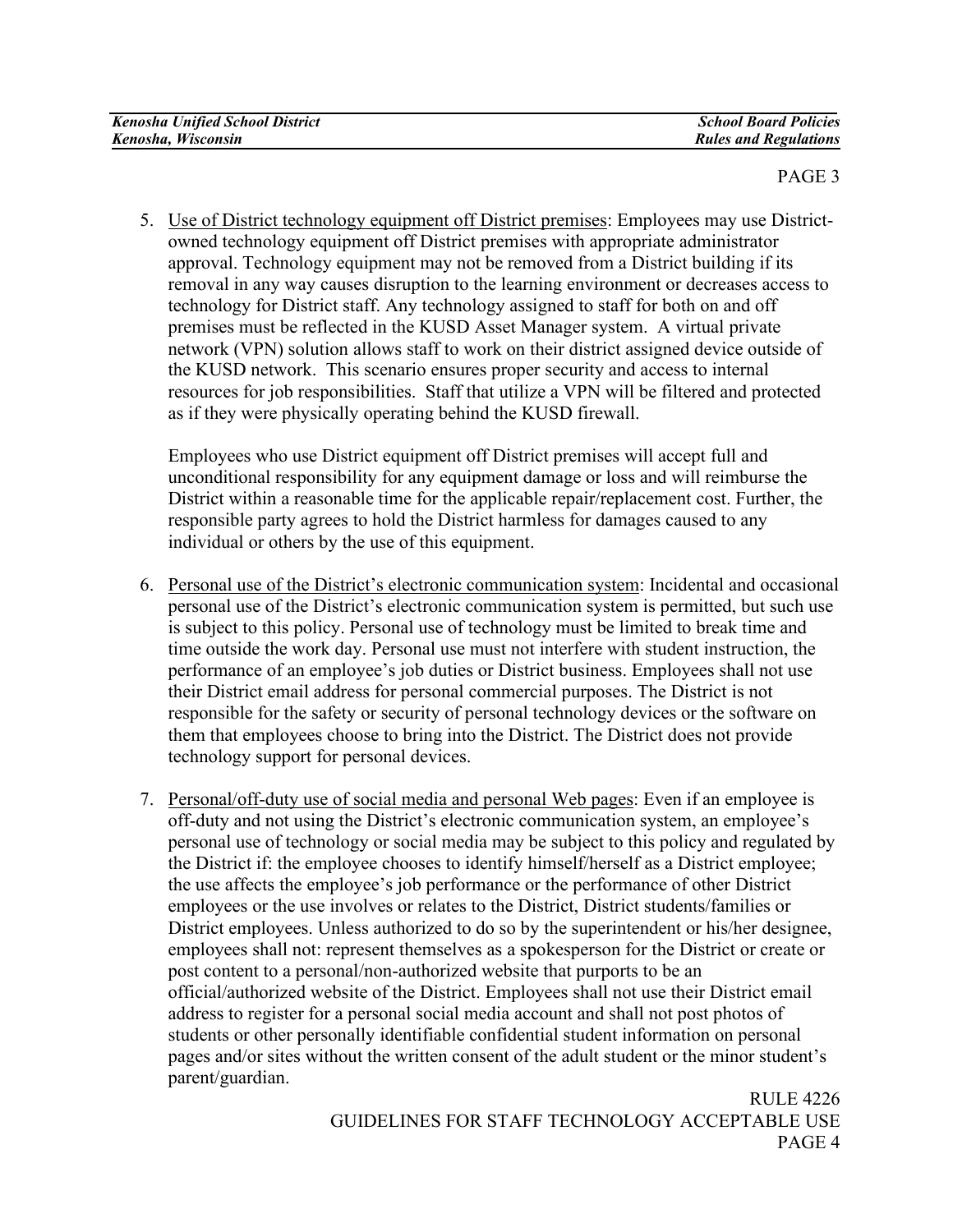| <b>Kenosha Unified School District</b> | <b>School Board Policies</b> |
|----------------------------------------|------------------------------|
| Kenosha, Wisconsin                     | <b>Rules and Regulations</b> |

- 8. Electronic communication with students: Employees shall use their District email address when communicating with students. Unless authorized to do so by the superintendent or his/her designee, employees shall not communicate with students via their personal email addresses, social media accounts, home phones, cellphones or other application not authorized by the District for communication with students. Employees also should use discretion when communicating with parents on social media (e.g., accepting "friend" or "follower" requests). Staff have KUSD approved communication options for authorized use. Staff provided email and resources should be used as the communication portal for interacting virtually with students. Guidance, training and support for currently available technologies and future utilities will be shared and integrated when possible.
- 9. Personally identifiable information relating to individual students or their families, except as permitted by the Family Educational Rights and Privacy Act, Section 118.125 of the Wisconsin statutes, and the District's student records policy. Elementary (4K-5) students only may be identified by their first name and last initial. Note: Regardless of age, photos, videos, names, artwork or other likenesses cannot be used if a student has a media restriction on file. Home telephone numbers, home addresses and email addresses of students and their family members shall not be posted or shared.
- 10. The District's website/social media pages: The superintendent or his/her designee reserve the right to approve content posted on the District's website and social media pages. All school-level Web editors must communicate with the District Web Specialist for information and assistance. The editors are responsible for ensuring accurate information is shared by maintaining the website and requesting updates be made by the Web specialist. The social media administrators are responsible for ensuring accurate and timely information is shared/posted. The Web editors and social media administrators are expected to ensure accurate spelling and grammar.

The following content shall not be posted or shared on the District's website or social media pages:

- Content that is sexually explicit, obscene, pornographic or depicts alcohol, drug or tobacco use.
- Copyrighted material without the written consent from the owner and proper attribution.
- Any photos, videos, names, artwork or other likenesses of students with a media restriction on file.
- Links to personal or commercial websites.
- Content that violates Board policy or rules.

 RULE 4226 GUIDELINES FOR STAFF TECHNOLOGY ACCEPTABLE USE PAGE 5